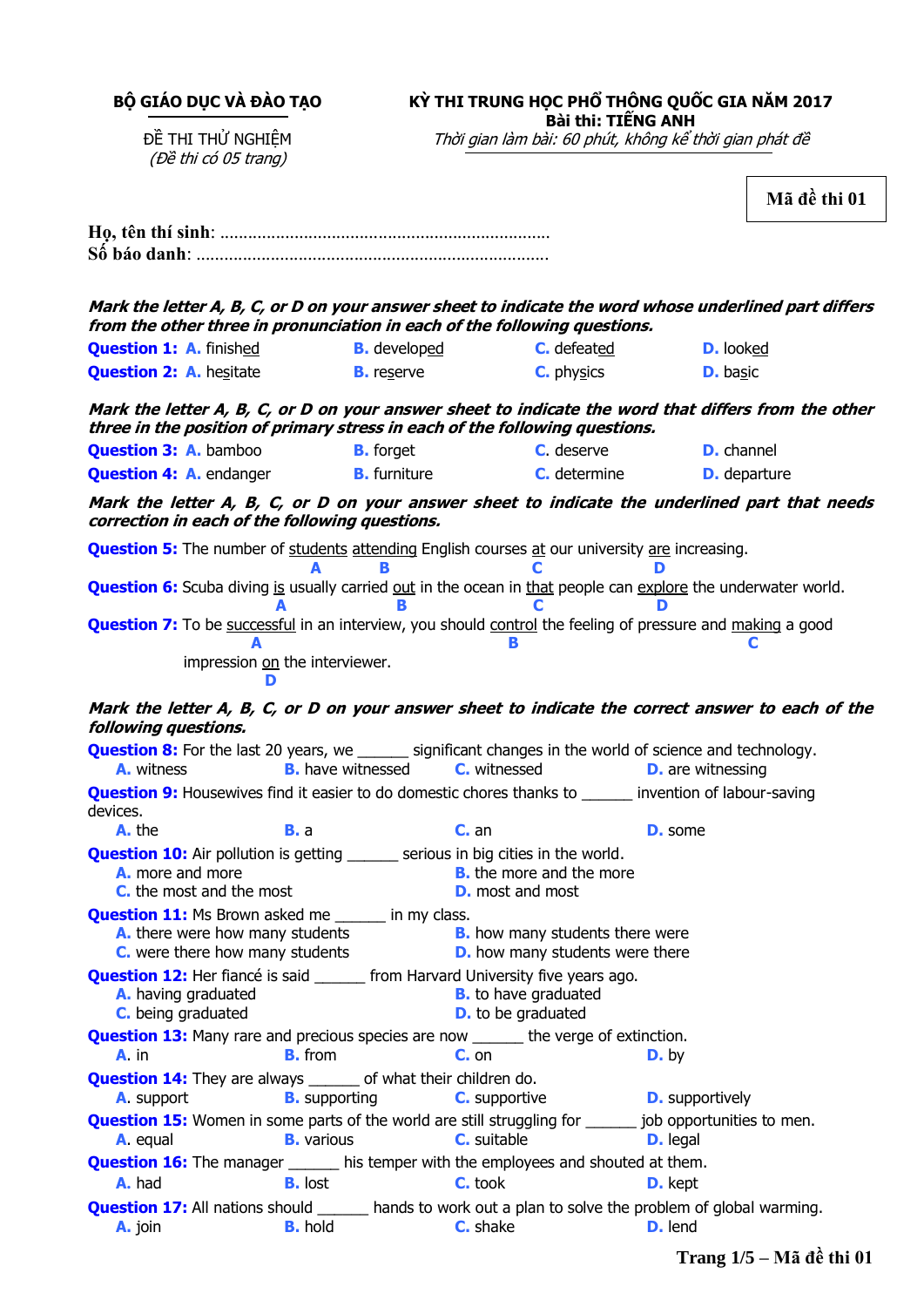| <b>Question 18: Garvin is</b> |                                                                      | a new computer application to see whether it works. |                      |
|-------------------------------|----------------------------------------------------------------------|-----------------------------------------------------|----------------------|
| <b>A.</b> looking after       | <b>B.</b> putting on                                                 | <b>C.</b> trying out                                | <b>D.</b> turning up |
|                               | <b>Question 19:</b> Terry is a very imaginative boy. He always comes |                                                     | interesting ideas.   |
| <b>A.</b> out of              | <b>B.</b> down on                                                    | $C.$ up with                                        | <b>D.</b> in for     |

## **Mark the letter A, B, C, or D on your answer sheet to indicate the most suitable response to complete each of the following exchanges.**

**Question 20:** Susan accidentally stepped on Denise's foot.

| - Susan: "Oops! I'm sorry, Denise." |  |
|-------------------------------------|--|
| - Denise: "                         |  |

**A.** You shouldn't do that. **B.** It's alright. **C.** You are welcome. **D.** It's nonsense.

**Question 21:** Hana and Jenifer are talking about a book they have just read.

- Hana: "The book is really interesting and educational."
- Jenifer: "
- 
- **C.** I couldn't agree more. **D.** Don't mention it.

**A.** I'd love it. **B.** That's nice of you to say so.

## **Mark the letter A, B, C, or D on your answer sheet to indicate the word CLOSEST in meaning to the underlined word in each of the following questions.**

|                                                                                                        |                     |                    | <b>Question 22:</b> The student service centre will try their best to <b>assist</b> students in finding a suitable part-time job. |  |
|--------------------------------------------------------------------------------------------------------|---------------------|--------------------|-----------------------------------------------------------------------------------------------------------------------------------|--|
| <b>A.</b> help                                                                                         | <b>B.</b> allow     | <b>C.</b> make     | <b>D.</b> employ                                                                                                                  |  |
| <b>Question 23:</b> My sister is a very <b>diligent</b> student. She works very hard at every subject. |                     |                    |                                                                                                                                   |  |
| <b>A.</b> clever                                                                                       | <b>B.</b> practical | <b>C.</b> studious | <b>D.</b> helpful                                                                                                                 |  |

# **Mark the letter A, B, C, or D on your answer sheet to indicate the word(s) OPPOSITE in meaning to the underlined word(s) in each of the following questions.**

|                     |                     | <b>Question 24:</b> Sorry, I can't come to your party. I am <b>snowed under with</b> work at the moment.            |                         |  |
|---------------------|---------------------|---------------------------------------------------------------------------------------------------------------------|-------------------------|--|
| <b>A.</b> busy with | <b>B.</b> free from | <b>C.</b> relaxed about                                                                                             | <b>D.</b> interested in |  |
|                     |                     | <b>Ougetion 25:</b> Basically eventition is the same: however, there may be some <b>minor</b> changes to the schedu |                         |  |

**on 25:** Basically, everything is the same; however, there may be some minor changes to the schedule. **A.** big **B.** sudden **C.** gradual **D.** small

### **Mark the letter A, B, C, or D on your answer sheet to indicate the sentence that is closest in meaning to each of the following questions.**

**Question 26:** I really believe my letter came as a great surprise to John.

- **A.** John might be very surprised to receive my letter.
- **B.** John might have been very surprised to receive my letter.
- **C.** John must be very surprised to receive my letter.
- **D.** John must have been very surprised to receive my letter.

**Question 27:** "Why don't we go out for dinner tonight?" said Jim.

- **A.** Jim suggested going out for dinner that night.
- **B.** Jim refused to go out for dinner that night.
- **C.** Jim denied going out for dinner that night.
- **D.** Jim promised to go out for dinner that night.

**Question 28:** The candidate was offered the job because of his excellent answers.

- **A.** The job was offered to the candidate although he couldn't answer the questions.
- **B.** If it hadn't been for the candidate's excellent answers, he couldn't have got the job.
- **C.** The candidate answered the questions so excellently that he might get the job.
- **D.** Because it was such a good job, the candidate tried to answer the questions excellently.

### **Mark the letter A, B, C, or D on your answer sheet to indicate the sentence that best combines each pair of sentences in the following questions.**

**Question 29:** Our flight was delayed. We decided to spend time at the duty-free shops.

- **A.** As our flight was delayed, we decided to spend time at the duty-free shops.
- **B.** We have been spending time at the duty-free shops since our flight was delayed.
- **C.** We decided to spend time at the duty-free shops in case our flight was delayed.
- **D.** Although our flight was delayed, we decided to spend time at the duty-free shops.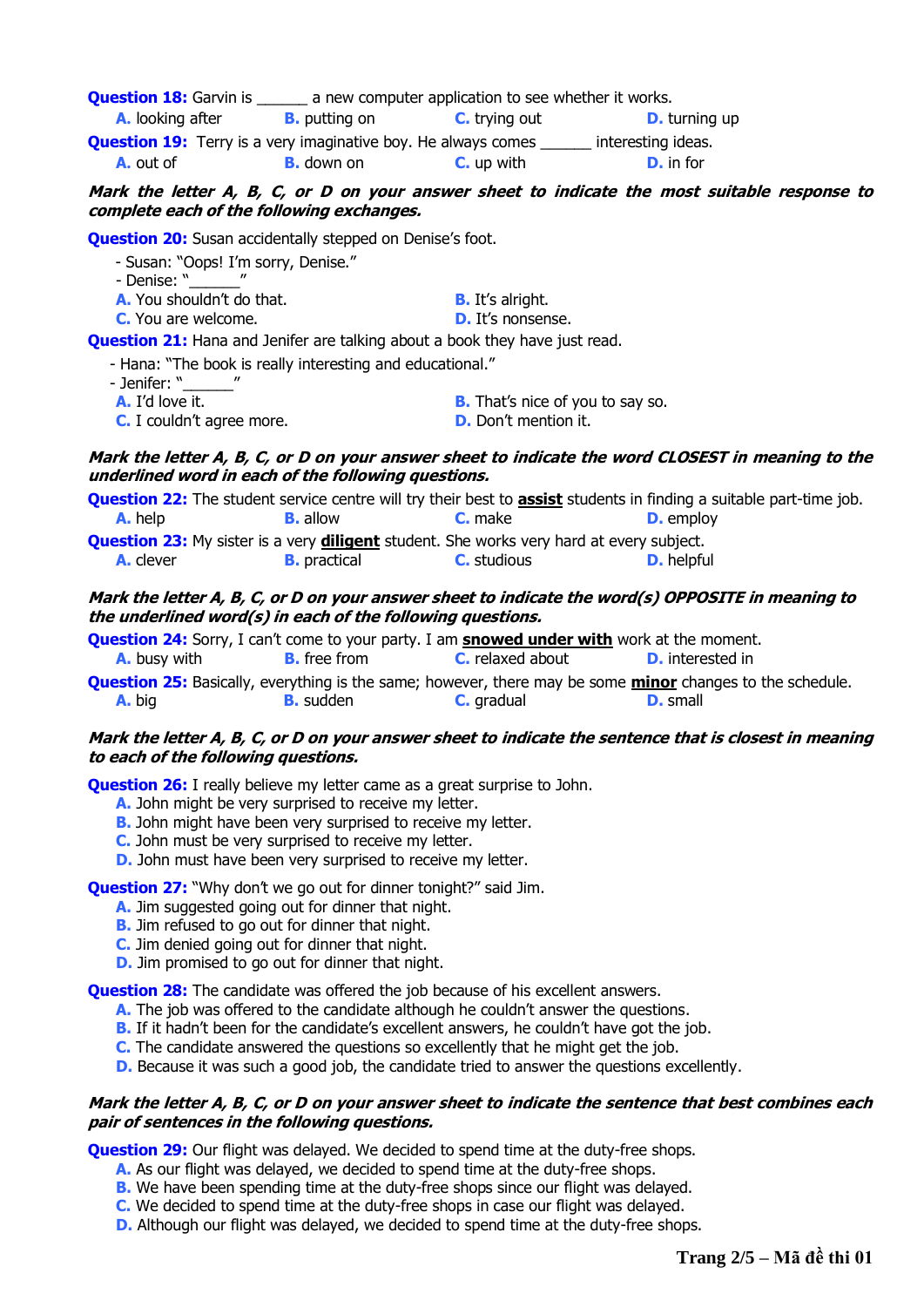**Question 30:** I didn't pay attention to the teacher. I failed to understand the lesson.

- **A.** Although I paid attention to the teacher, I failed to understand the lesson.
- **B.** I would have understood the lesson if I had failed to pay attention to the teacher.
- **C.** I would have understood the lesson if I had paid attention to the teacher.
- **D.** Unless I failed to understand the lesson, I would pay attention to the teacher.

### **Read the following passage and mark the letter A, B, C, or D on your answer sheet to indicate the correct word or phrase that best fits each of the numbered blanks from 31 to 35.**

The Internet has truly transformed how students do their homework. (31) homework today still means spending time in the library, it's for a different reason. Rather than using books for research, students today are (32) to the Internet to download enormous amounts of data available online.

In the past, students were limited to their school's (33) \_\_\_\_\_\_ of books. In many cases, they got to the school library and found out that someone had already taken the books they needed. Nowadays, such inconvenience can be avoided since the Internet never runs out of information. Students, however, do have to (34) \_\_\_\_\_\_ sure that the information they find online is true. Teachers have also benefited from the homework which is done on the Internet. They do not need to carry students' papers around with them any more. This is because online (35) \_\_\_\_\_\_ allow students to electronically upload their homework for their teachers to read and mark. Of course, this also means that students can no longer use the excuse that the dog ate their homework!

(Adapted from "Gold Pre-first Exam Maximizer," by H. Chilton & L. Edwards, 2013, Harlow: Pearson)

| <b>Question 31: A. But</b>        | <b>B.</b> For       | <b>C.</b> While       | <b>D.</b> Because   |
|-----------------------------------|---------------------|-----------------------|---------------------|
| <b>Question 32: A. connecting</b> | <b>B.</b> linking   | <b>C.</b> searching   | <b>D.</b> looking   |
| <b>Question 33: A. select</b>     | <b>B.</b> selective | <b>C.</b> selectively | <b>D.</b> selection |
| <b>Question 34: A. do</b>         | <b>B.</b> get       | <b>C.</b> make        | <b>D.</b> come      |
| <b>Question 35: A. materials</b>  | <b>B.</b> systems   | <b>C.</b> structures  | <b>D.</b> sources   |

#### **Read the following passage and mark the letter A, B, C, or D on your answer sheet to indicate the correct answer to each of the questions from 36 to 42.**

Whales are the largest animals in the world, and the gentlest creatures we know. Although the whale is very huge, it is not hindered at all by its size when it is in the water. Whales have tails that end like flippers. With just a gentle flick, it can propel itself forward. The skin of a whale is so smooth that it does not create any friction that can slow the whale down. A whale's breathing hole is located on the top of its head, so it can breathe without having to completely push its head out of the water. Whales are protected from the cold seawater by body fat that is called blubber.

Whales live in the ocean but, in terms of behaviours, they **are more similar to humans** than fish. They live in family groups and they even travel in groups when they have to migrate from cooler to warmer waters. The young stay with their parents for as long as fifteen years. Whales are known not to desert the ill or injured members; instead, they cradle them.

When whales are in danger, there are people who go to great lengths to help them. One such case occurred in 1988, when three young whales were trapped in the sea. It was close to winter and the sea had begun to freeze over. Whales are mammals that require oxygen from the air, so the frozen ice was a great danger to them. All they had then was a **tiny** hole in the ice for them to breathe through. Volunteers from all over soon turned up to help these creatures. They cut holes in the ice to provide more breathing holes for the whales. These holes would also serve as guides for the whales so that **they** could swim to warmer waters.

(Adapted from http://www.englishdaily626.com?reading\_comprehension)

**Question 36:** Which of the following best describes the main idea of this passage?

- **A.** Successful attempts to rescue whales all over the world
- **B.** Some remarkable similarities of whales to humans
- **C.** Whales as the largest, gentlest but vulnerable creatures
- **D.** Whales as the only animals to live in warm water

**Question 37:** Whales can move easily in water thanks to their **A.** tail and blubber **B.** size and head **C.** tail and skin **D.** skin and head **Question 38:** Where is the whale's breathing hole located? **A.** On its head **B.** On its back **C.** On its face **D.** On its tail

**Trang 3/5 – Mã đề thi 01**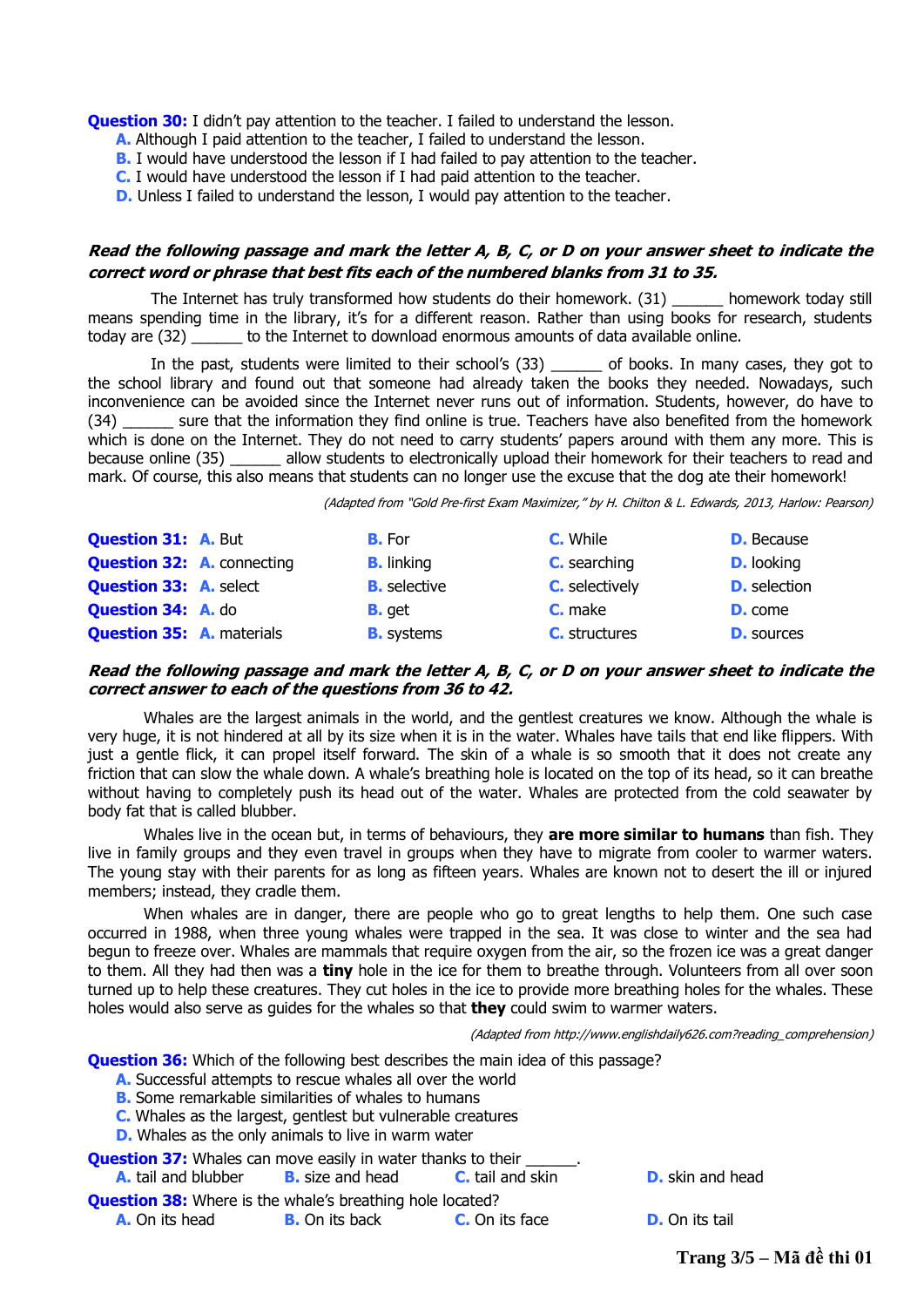**Question 39:** According to paragraph 2, the author mentions all of the following to show that whales "**are more similar to humans**" EXCEPT \_\_\_\_\_\_.

- **A.** they do not desert the ill or injured members
- **B.** they do not migrate from cooler to warmer waters
- **C.** they live in family groups and travel in groups

**D.** the young stay with their parents for almost fifteen years

- **Question 40:** The word "tiny" in paragraph 3 probably means **A.** very small **B.** very deep **C.** very fat **D.** very ugly **Question 41:** The word "they" in paragraph 3 refers to
	- **A.** guides **B.** holes **C.** the whales **D.** warmer waters

**Question 42:** According to the passage, why was the frozen ice on the sea surface a danger to whales? **A.** Because they couldn't swim in icy cold water.

- **B.** Because they couldn't eat when the weather was too cold.
- **C.** Because whales couldn't breathe without sufficient oxygen.
- **D.** Because the water was too cold for them as they were warm-blooded.

#### **Read the following passage and mark the letter A, B, C, or D on your answer sheet to indicate the correct answer to each of the questions from 43 to 50**.

It's called 42 - the name taken from the answer to the meaning of life, from the science fiction series The Hitchhiker's Guide to the Galaxy. 42 was founded by French technology billionaire Xavier Niel, whose backing means there are no tuition fees and accommodation is free. Mr Niel and his co-founders come from the world of technology and start-ups, and they are trying to do to education what Facebook did to communication and Airbnb to accommodation.

Students at 42 are given a choice of projects that they might be set in a job as a software engineer perhaps **to design a website or a computer game**. They complete a project using resources freely available on the Internet and by seeking help from their fellow students, who work alongside **them** in a large open-plan room full of computers. Another student will then be randomly assigned to mark their work.

The founders claim this method of learning makes up for shortcomings in the traditional education system, which they say encourages students to be passive recipients of knowledge. "Peer-to-peer learning develops students with the confidence to search for solutions by themselves, often in quite creative and ingenious ways."

Like in computer games, the students are asked to design and they go up a level by completing a project. They graduate when they reach level 21, which usually takes three to five years. And at the end, there is a certificate but no formal degree. Recent graduates are now working at companies including IBM, Amazon, and Tesla, as well as starting their own firms.

"The feedback we have had from employers is that our graduates are more apt to go off and find out information for themselves, rather than asking their supervisors what to do next," says Brittany Bir, chief operating officer of 42 in California and a graduate of its sister school in Paris. Ms Bir says 42's graduates will be better able to work with others and discuss and defend their ideas - an important skill in the "real world" of work. "This is particularly important in computer programming, where individuals are **notorious** for lacking certain human skills," she says.

But could 42's model of teacherless learning work in mainstream universities? Brittany Bir admits 42's methods do not suit all students. "It suits individuals who are very disciplined and self-motivated, and who are not scared by having the freedom to work at their own pace," she says.

(Adapted from http://www.bbc.com/news/business-37694248)

| <b>Question 43:</b> According to the passage, 42 is _______.                                                  |                    |                     |                                           |  |
|---------------------------------------------------------------------------------------------------------------|--------------------|---------------------|-------------------------------------------|--|
| A. a kind of school                                                                                           |                    |                     | <b>B.</b> a type of accommodation         |  |
| <b>C.</b> an innovation in technology                                                                         |                    |                     | <b>D.</b> a tool of virtual communication |  |
| <b>Question 44:</b> The word "them" in paragraph 2 refers to ______.                                          |                    |                     |                                           |  |
| <b>A.</b> students at 42                                                                                      | <b>B.</b> projects | <b>C.</b> resources | <b>D.</b> software engineers              |  |
| <b>Question 45:</b> The author mentions "to design a website or a computer game" in paragraph 2 to illustrate |                    |                     |                                           |  |

\_\_\_\_\_\_.

**A.** a job that a French software engineer always does

**B.** a choice of assignment that students at 42 have to complete

**C.** a free resource available on the Internet

**D.** a help that students at 42 get for their work